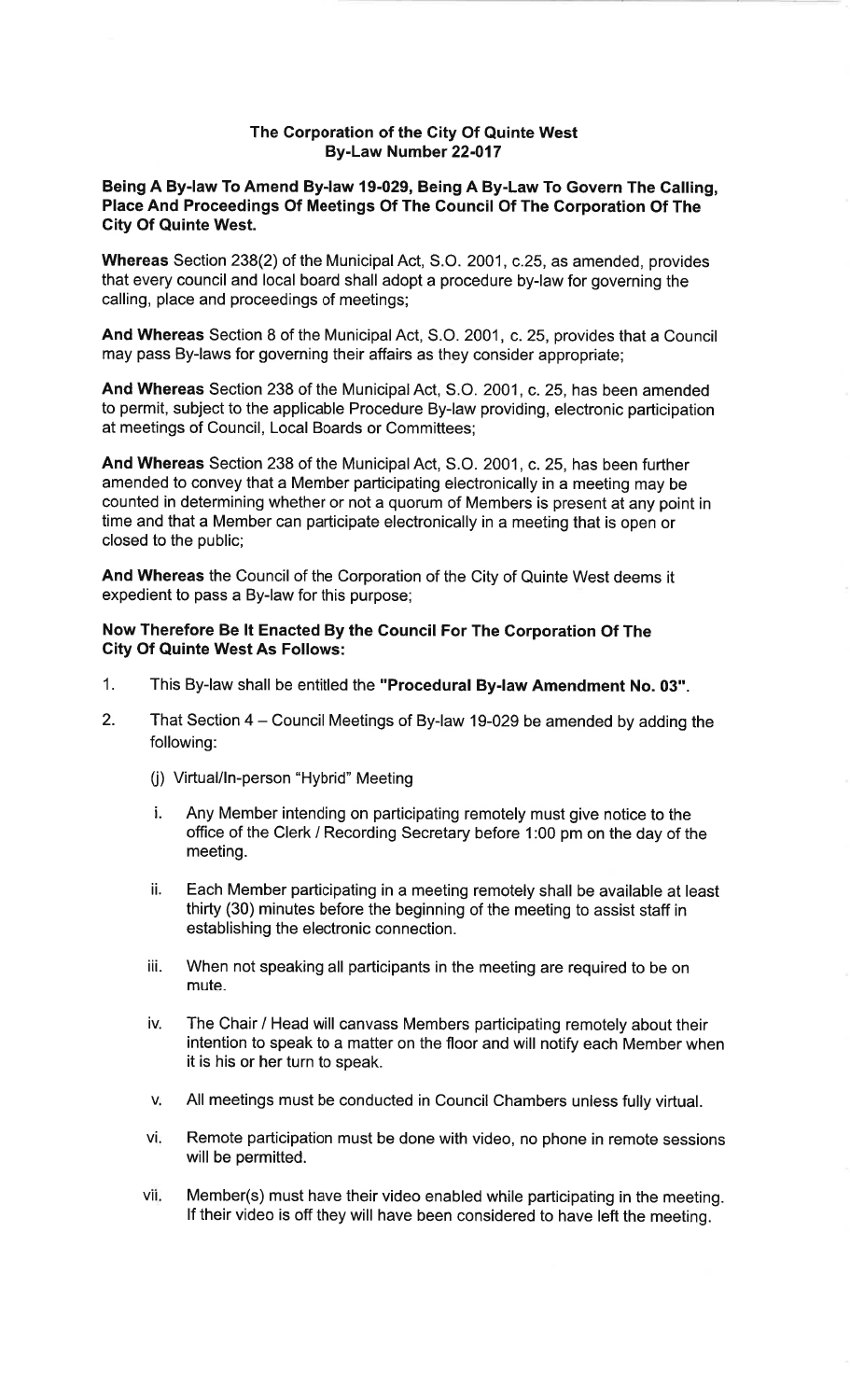- viii. Member(s) participating remotely will be deemed to have left the meeting when they are no longer connected to the meeting. lf you are participating remotely and are disconnected from the meeting it is the responsibility of the member to re-connect. Support will be at best effort while the meeting isin session.
- As long as quorum is maintained the meeting proceeds regardless ofattendance of individual Members.ix.
- lf quorum is lost because of someone disconnecting remotely or leaving theroom the Chair / Head will wait five (5) minutes for that member to reconnect or return after which time the meeting will be concluded, as aquorum no longer exists.X.
- Where any Conflict of Interest is declared ln-Camera, the Member shalldisconnect from the meeting, but may reconnect when the matter isfinished.xi.
- xil The clerk or meeting Recording secretary and chair or co-chair shall berequired to be physically at City Hall for meetings unless the meeting is fully virtual.
- xiii. Delegates shall be permitted to participate electronically.
- Remote Public lnput will be allowed through written comment to the Clerksdepartment or through remote participation requiring registration. New registration requests or correspondence will not be permitted after 8:00 AMthe morning of the scheduled meeting.xiv.
- All remote Public lnput must have video enabled when interacting with themeeting if choosing to speak through remote participation.XV.
- Clarification on roles and responsibilities during the meeting:xvi
	- . Reading the recommendations and motions as presented in theagenda: Chair / Head
	- **Asking for Mover and Seconder: Chair / Head**
	- o Managing / moderating the discussion: Chair / Head
	- . New Motions or Recommendations / Changes to Motions orRecommendations: Clerk or Recording Secretary will read or display before moving forward
	- . Calling the vote: Chair / Head
- XVII Any modifications to the agenda with respect to motions / recommendationswill be handled in the following manner:
	- **E.** Change will be either electronically or verbally sent to the Clerk or Recording Secretary.
	- o The clerk or Recording secretary will be given sufficient time toconstruct the motion or resolution during which time no furtherdiscussion can take place.
	- **.** Clerk or Recording Secretary will read back or display the modified item.
	- Vote can be held.
- xviii. After 2 continuous hours of meeting and at the discretion of the Chair /Head a 10 minute recess can be called.